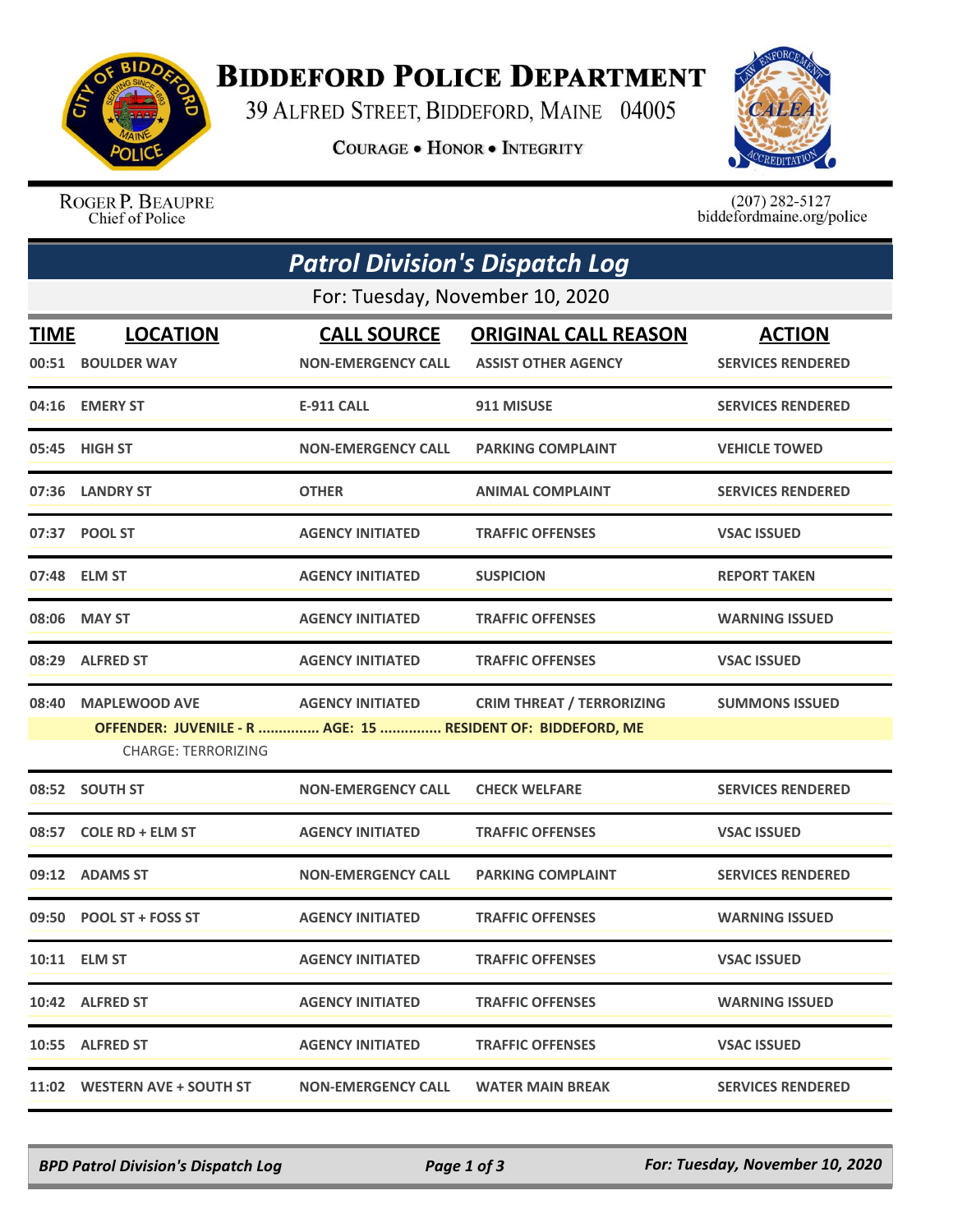| <b>TIME</b> | <b>LOCATION</b>                                  | <b>CALL SOURCE</b>        | <b>ORIGINAL CALL REASON</b>                                         | <b>ACTION</b>                |
|-------------|--------------------------------------------------|---------------------------|---------------------------------------------------------------------|------------------------------|
|             | $11:06$ HILL ST + WEST ST                        | <b>AGENCY INITIATED</b>   | <b>MENTAL ILLNESS CASES</b>                                         | <b>SERVICES RENDERED</b>     |
|             | 11:06 ALFRED ST                                  | <b>E-911 CALL</b>         | <b>MENTAL ILLNESS CASES</b>                                         | <b>SERVICES RENDERED</b>     |
|             | 11:15 HORRIGAN CT                                | <b>E-911 CALL</b>         | <b>BRUSH / GRASS FIRE</b>                                           | <b>REPORT TAKEN</b>          |
|             |                                                  |                           | OFFENDER: LUTHER JOHN CAMPBELL  AGE: 50  RESIDENT OF: BIDDEFORD, ME |                              |
|             | <b>CHARGE: VIOLATING CONDITION OF RELEASE</b>    |                           |                                                                     |                              |
|             | 11:16 WATER ST                                   | <b>WALK-IN AT STATION</b> | <b>THEFT</b>                                                        | <b>REPORT TAKEN</b>          |
|             | 11:54 ALFRED ST                                  | <b>AGENCY INITIATED</b>   | <b>TRAFFIC OFFENSES</b>                                             | <b>VSAC ISSUED</b>           |
|             | 12:13 ALFRED ST                                  | <b>NON-EMERGENCY CALL</b> | <b>HARASSMENT</b>                                                   | <b>SERVICES RENDERED</b>     |
|             | 12:20 MAINE TPKE                                 | <b>E-911 CALL</b>         | 911 MISUSE                                                          | <b>REFERRED OTHER AGENCY</b> |
|             | 12:37 DUFFYS WAY + POOL ST                       | <b>NON-EMERGENCY CALL</b> | <b>ANIMAL COMPLAINT</b>                                             | <b>SERVICES RENDERED</b>     |
|             | 13:34 ALFRED ST                                  | <b>E-911 CALL</b>         | <b>DOMESTIC COMPLAINTS</b>                                          | <b>UNFOUNDED</b>             |
|             | 13:56 ST MARYS ST + MAIN ST                      | <b>E-911 CALL</b>         | <b>DISTURBANCE / NOISE</b>                                          | <b>WARNING ISSUED</b>        |
|             | 14:09 ALFRED ST                                  | <b>AGENCY INITIATED</b>   | <b>TRAFFIC OFFENSES</b>                                             | <b>VSAC ISSUED</b>           |
|             |                                                  |                           | OFFENDER: LOGAN JEAN BARSTOW  AGE: 20  RESIDENT OF: KITTERY, ME     |                              |
|             | <b>CHARGE: OPERATE VEHICLE WITHOUT LICENSE</b>   |                           |                                                                     |                              |
| 14:28       | <b>BOULDER WAY</b>                               | <b>NON-EMERGENCY CALL</b> | <b>ALL OTHER</b>                                                    | <b>NEGATIVE CONTACT</b>      |
|             | 14:54 ELM ST                                     | <b>E-911 CALL</b>         | <b>DOMESTIC COMPLAINTS</b>                                          | <b>REPORT TAKEN</b>          |
|             | 15:13 HAZEL ST                                   | <b>E-911 CALL</b>         | <b>CRIMINAL MISCHIEF</b>                                            | <b>REPORT TAKEN</b>          |
|             | 15:39 MOUNTAIN RD + PRECOURT ST AGENCY INITIATED |                           | <b>TRAFFIC OFFENSES</b>                                             | <b>WARNING ISSUED</b>        |
|             | <b>16:08 HILL ST</b>                             | <b>AGENCY INITIATED</b>   | <b>DOMESTIC COMPLAINTS</b>                                          | <b>SERVICES RENDERED</b>     |
|             | 16:12 SOUTH ST                                   | <b>NON-EMERGENCY CALL</b> | <b>PARKING COMPLAINT</b>                                            | <b>SERVICES RENDERED</b>     |
|             | 16:16 WACO DR                                    | <b>NON-EMERGENCY CALL</b> | <b>SUSPICION</b>                                                    | <b>SERVICES RENDERED</b>     |
|             | 16:40 SUMMER ST + BIRCH ST                       | <b>NON-EMERGENCY CALL</b> | <b>ASSIST OTHER AGENCY</b>                                          | <b>NEGATIVE CONTACT</b>      |
|             | <b>18:43 MAIN ST</b>                             | <b>AGENCY INITIATED</b>   | <b>TRESPASSING</b>                                                  | <b>SERVICES RENDERED</b>     |
|             | 18:56 SOUTH ST                                   | <b>NON-EMERGENCY CALL</b> | <b>CHECK WELFARE</b>                                                | <b>SERVICES RENDERED</b>     |
|             | 18:58 ELM ST                                     | <b>AGENCY INITIATED</b>   | <b>TRAFFIC OFFENSES</b>                                             | <b>WARNING ISSUED</b>        |
|             | 19:18 CENTER ST                                  | <b>NON-EMERGENCY CALL</b> | <b>DOMESTIC COMPLAINTS/PHONE C</b>                                  | <b>SERVICES RENDERED</b>     |

*BPD Patrol Division's Dispatch Log Page 2 of 3 For: Tuesday, November 10, 2020*